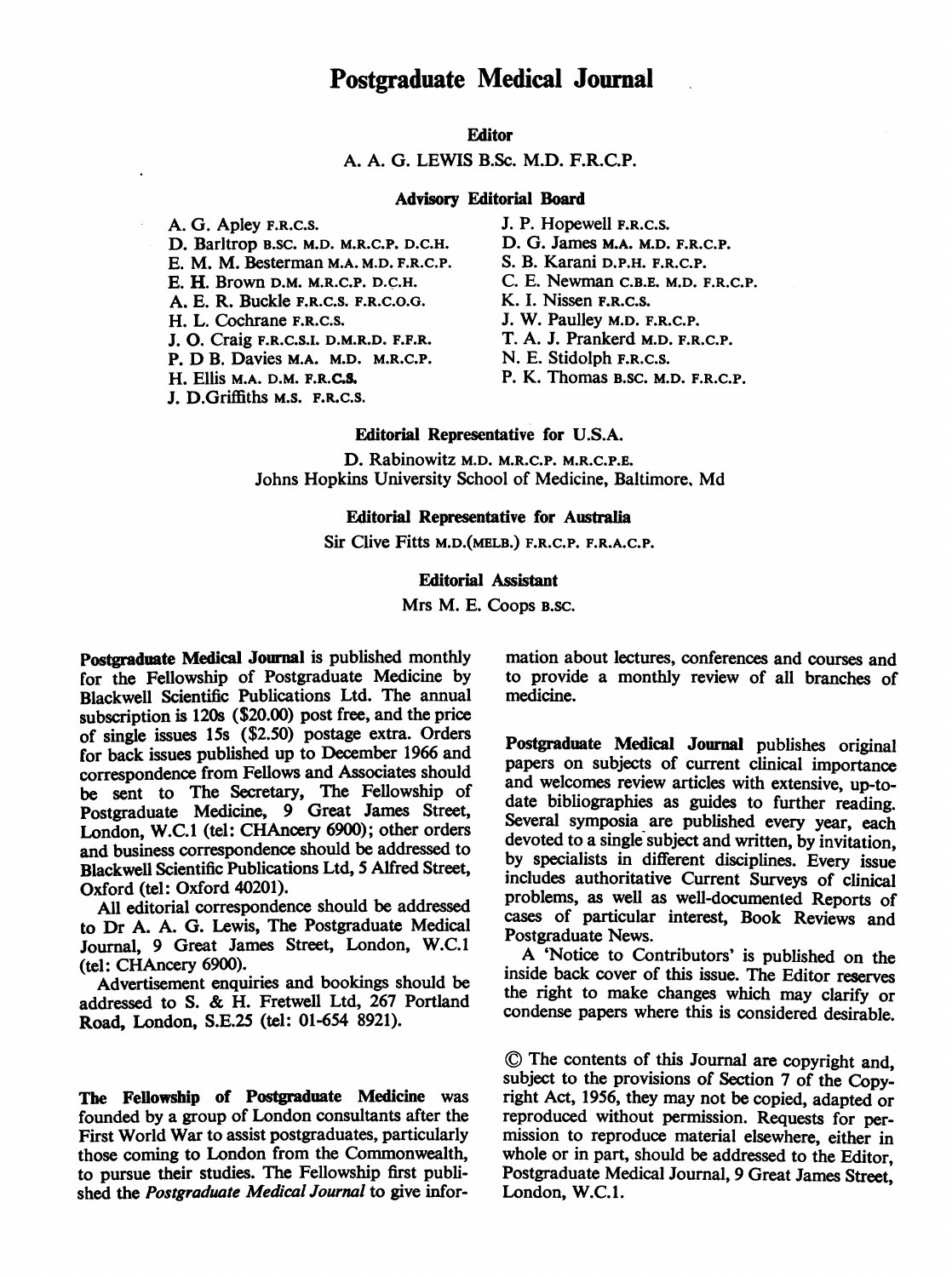Postgrad med. J. (November 1968) 44, 879-881.

# Books received

- The Acute Abdomen for the Man on the Spot. By J. C. ANGELL. Pp. 95. London: Pitman Medical, 1968. 20s.
- La Porphyrie Cutanee dite Tardine. By H. PERROL. Pp. 200, illustrated. Lyon: Simep Editions, 1968. Price not given.
- Priorities in Medicine. By W. J. H. BUTTERFIELD. Pp. 198. London: Nuffield Provincial Hospital Trust, 1968. Price not given.
- L'Hypophosphataise. By P. GUIBAUD. Pp. 143. Lyon: Simep Editions, 1968. Price not given.
- L'Insufficance Medullaire Globale Idiopathique. By PAUL-ANDRE BRYON. Pp. 176, illustrated. Lyon: Simep Editions, 1968. price not given.
- Toxicity of Anaesthetics. Edited by B. R. FINK. Pp. 332, illustrated. Baltimore: Williams & Wilkins. Edinburgh and London: E. &. S. Livingstone, 1968. £7 7s. 6d.
- Prognostic Factors in Breast Cancer. Edited by A. P. M. FORREST and P. B. KUNKLER. Pp. 481, illustrated. Edinburgh and London: E. & S. Livingstone, 1968. 70s.
- Clinical Diabetes and its Biochemical Basis. By W. L. OAKLEY, D. A. PYKE and K. W. TAYLOR. Pp. 786. Oxford: Blackwell Scientific Publications, 1968. £6.
- Heart Disease in Infants, Children and Adolescents. By A. J. Moss and F. H. ADAMS. Pp. 1140, illustrated. Baltimore: Williams & Wilkins. Edinburgh and London: E. & S. Livingstone, 1968. £22 10s.
- In Vitro. Edited by M. M. SIGNAL. Publication of the Tissue Culture Association. Pp. 211, illustrated. Baltimore: Williams & Wilkins. Edinburgh and London: E. & S. Livingstone, 1968. £5 7s. 6d.
- Computing in Medicine. British Medical Bulletin, Vol. 24, p. 276. Scientific Editor C. C. SPICER. Pp. 276. London: The British Council, 1968. £2
- Heamatology in Diagnosis and Treatment. Edited by M. MAIZELS, T. A. J. PRANKERD and J. D. M. RICHARDS. Pp. 336. London: Bailliere, Tindall & Cassell, 1968. 70s.
- Epithelial-Mesenchymal Interactions. Edited by R. FLEISCHMAYER and R. E. BILLINGHAM. Pp. 326, illustrated. Baltimore: Williams & Wilkins. Edinburgh and London: E. & S. Livingstone, 1968. £7 5s.
- Composition of the Peripheral Nerves. By I. A. BOYD and MARY DAVEY. Pp. 57, illustrated. Edinburgh and London: E. & S. Livingstone, 1968. 30s.
- Hutchinson's Clinical Methods. Edited by D. HUNTER and R. R. BOMFORD. Pp. 416. London: Bailliére, Tindall & Cassell, 1968. 20s.

#### New Editions

- Dangerous People. By ELIZABETH GUNDRY. Pp. 36. London: Spectator Publications, 1968. 15s.
- Operative Surgery-Thorax. Edited by C. ROB, R. SMITH and W. P. CLELAND. Second Edition. Pp. 426, illustrated. London: Butterworths, 1968. £50 per set (not available separately).
- Atlas of Haematology. Edited by G. A. MCDONALD, T. C. DODDs and B. CRUICKSHANK. Second Edition. Pp. 212, illustrated. Edinburgh and London: E. & S. Livingstone, 1968. £5 5s.
- Calcium Metabolism and the Bone. By P. FOURMAN and P. ROYER. Second Edition. Pp. 656, illustrated. Oxford: Blackwell Scientific Publications, 1968. 84s.
- Physicians Handbook. By M. A. KRUPP, N. J. SWEET, E. JAWETZ and E. G. BIGLIEREI. Fifteenth Edition. Pp. 639, illustrated. Oxford: Blackwell Scientific Publications, 1968. 45s.
- Neurological Examinations in Clinical Practice. By E. R. BICKERSTAFF. Second Edition. Pp. 378, illustrated. Oxford: Blackwell Scientific Publications, 1968. 63s.
- Disease in Infancy and Childhood. By R. W. B. ELLIs and R. G. MITCHELL. Sixth Edition. Pp. 687, illustrated. Edinburgh and London: E. & S. Livingstone, 1968. 80s.
- B.D.S. Textbook of Physiology and Biochemistry. By G. H. BELL, J. N. DAVIDSON and H. SCARBOROUGH. Seventh Edition. Edinburgh and London: E. &. S. Livingstone, 1968. 80s.

# Book reviews

### Neurology in Orthopaedics

By PAUL H. SANDIFER. Pp.  $xi + 63$ . London: Butterworths, 1957. 16s.

This text was originally written as a chapter in the orthopaedic volume of Clinical Surgery and was intended to aid orthopaedic surgeons faced with neurological problems. A great many neurological conditions, some common and others uncommon, are described briefiy and succinctly. In the context in which it was originally set, it provides useful additional reading for the established Orthopaedic Surgeon or Orthopaedic Trainee. Some of the more esoteric conditions and the more complex neurology and mycology tend to leave the surgical mind rather bewildered and not a little respectful of the late Dr Sandifer's experience and competence.

As a separate publication, it suffers from being inadequate in content for the Specialist Neurologist or Paediatrician and from inbalance and unnecessary complexity for those of other disciplines. The inclusion of a great variety of conditions under the Floppy Baby Syndrome would probably not appeal to many Paediatricians and the advice on the treatment of myelocele by the application of skin grafts will certainly not recommend itself to Paediatric Surgeons or Neurosurgeons. Cervical intervertebral disc lesions and spondylosis are discussed, but there is no mention of the neurological manifestations of thoracic or lumbar intervertebral disc lesions or of the manifestations of spinal cord tumours, which may well be a hazardous differential diagnosis for the Orthopaedic Surgeon.

Paul Sandifer was obviously under great difficulties in compressing his text, when his experience both of neurology and of the difficulties that may face Orthopaedic Surgeons, was so great. It is to be hoped that others may be inspired to consider publications that may help to bridge the problems of communication between disciplines with common interests.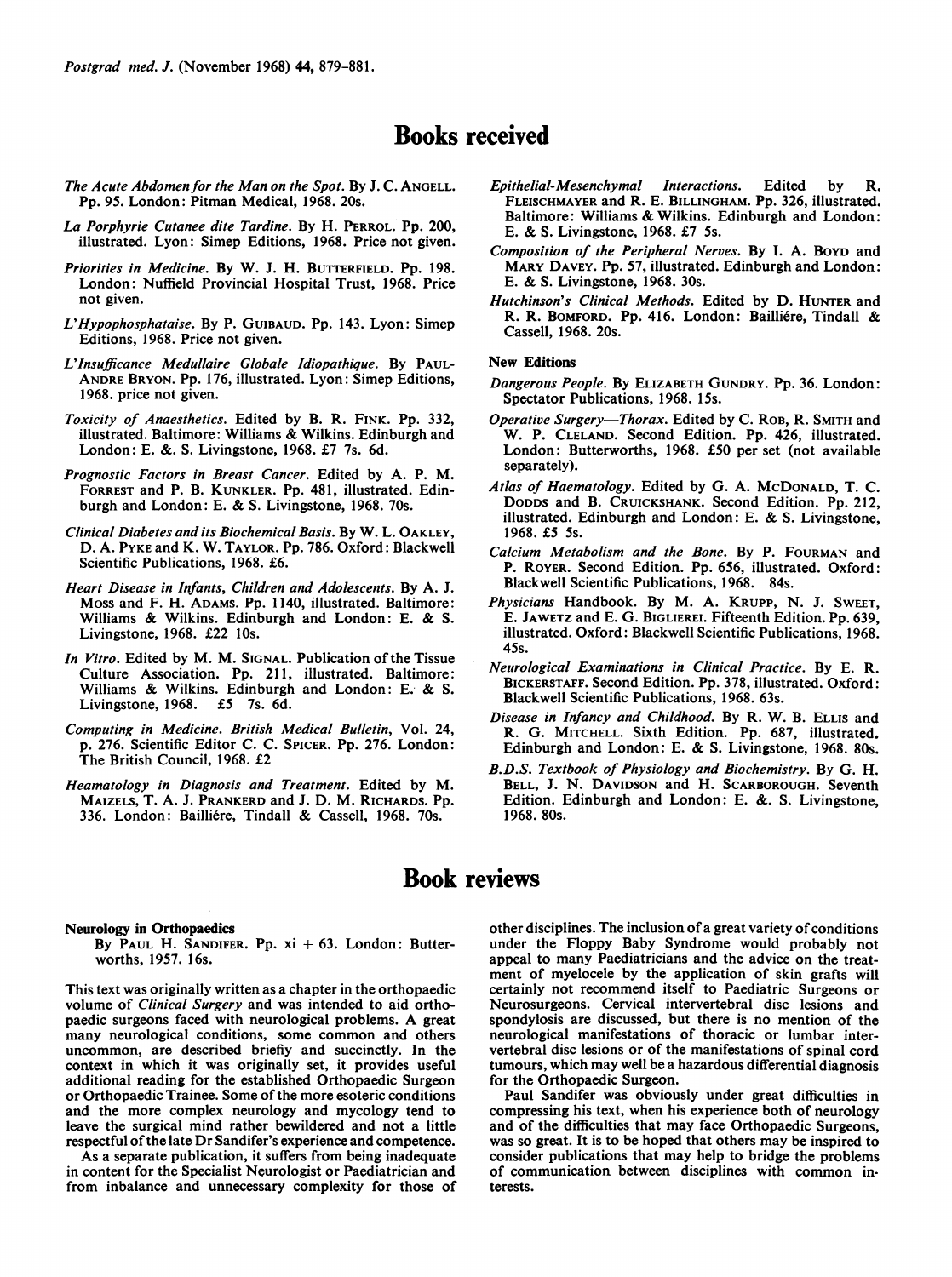# Postgraduate news

# FELLOWSHIP OF POSTGRADUATE MEDICINE

The Fellowship usually holds the following courses each year (approximate dates and times in parentheses):

#### Medicine (M.R.C.P.)

General Medicine. Connaught, London Chest, Whipps Cross Hospitals (four weeks, twice yearly, April/May, October/ November), St Stephen's Hospital (evenings, four weeks, twice yearly). Whittington Hospital (evenings, five weeks, twice yearly, May/June, October/November). Queen Mary's Hospital for the East End (weekend, twice yearly, June, December). Ashford Hospital, Middlesex (two Saturdays, twice yearly, May, November).

Infectious Diseases. Hither Green Hospital (weekend, twice yearly, March/November).

Paediatrics (D.C.H.). Princess Louise Kensington Hospital (weekend, twice yearly, March, September/October).

## Surgery (F.R.C.S.)

General Surgery. Connaught Hospital (weekend, twice yearly, April, September/October). Queen Mary's Hospital for the East End (weekend, once yearly, February). Royal Marsden Hospital (twice yearly, March, September).

General Surgery and Orthopaedics. Fulham Hospital (three weeks, evenings, twice yearly, March/April, September/ October).

Orthopaedics. Rowley Bristow Hospital, Pyrford (three alternate weekends, twice yearly, March/April, September/ October).

Please note that instruction arranged by the Fellowship of Postgraduate Medicine is open only to Associates (annual subscription 21s.). Detailed syllabuses are published approximately 6-8 weeks before courses begin and are circulated to all Associates. No entries to courses can be accepted in advance of the syllabus being published.

## CURRENT COURSES

General Medicine. Queen Mary's Hospital for the East End. Weekend 7 and 8 December.

Rheumatology. St Stephen's Hospital, London, S.W.10. 1, 2, and 3 November.

General Medicine. Ashford Hospital, Middlesex. Two Saturdays, 16 and 23 November.

All these courses are recognised for study leave under HM 67(27).

Information regarding courses can be obtained from the office between 10 a.m. and 5 p.m., Mondays to Fridays (Telephone 242-6900), or by writing to the Secretary, Fellowship of Postgraduate Medicine, 9 Great James Street, London, W.C.1.

## THE COMMONWEALTH AND INTERNATIONAL MEDICAL ADVISORY BUREAUX

The Bureaux are maintained by the British Medical Association to provide a personal advisory service to doctors visiting the United Kingdom from all parts of the World. General information, as well as that on postgraduate education and accommodation is given.

All enquiries should be addressed to the Medical Director, Commonwealth and International Medical Advisory Bureaux, British Medical Association, Tavistock Square, London, W.C. 1.

# **CAMBRIDGE**

## Cambridge University Postgraduate Medical School

Arrangements can be made for practitioners to attend the practice of the United Cambridge Hospitals for short or long periods. Advanced courses on special aspects of medicine and research are held from time to time.

A revision course in Basic Medical Sciences will be held on alternate Saturdays from October 1968 to March 1969 and will consist of fifty lectures and demonstrations in pharmacology, physiology and physics, clinical measurement, and biochemistry; this course is intended primarily for anaesthetists preparing for the March 1969 primary F.F.A.R.C.S., but others are welcome to attend. A course on Organ Transplantation will be held at Churchill College on <sup>11</sup> and 12 April 1969.

Refresher Courses for general practitioners will be held at Norwich (5 days) 14-18 April 1969 and at Cambridge, <sup>30</sup> June-5 July 1969. A calendar of lectures, seminars and tutorials for the academical year 1968-69 and further information may be obtained from the Secretary, The Medical School, Tennis Court Road, Cambridge.

Details of the teaching facilities available at the Regional Postgraduate Medical Centres at the West Suffolk General Hospital, Bury St Edmunds, Fulbourn Hospital, the Norfolk & Norwich Hospital, Papworth Hospital and Peterborough District Hospital may be obtained from the Clinical Tutor at each of these Centres.

## LIVERPOOL

University of Liverpool. Courses are held in Anaesthesia, Child Health, Medicine, Obstetrics and Gynaecology, Orthopaedic Surgery, Otorhinolaryngology, Psychological Medicine, Public Health, Radiodiagnosis and Radiotherapy, Surgery, Tropical Medicine and Hygiene and Venereology. After fulfilling the regulations, candidates may become eligible to take the Degrees of Ch.M., M.Ch.Orth. and M.Ch.Otol., and the Liverpool Diplomas, D.P.H., D.P.M., D.T.M.&H., D.M.R.(D) or D.M.R.(T).

The other courses are designed for students working for the London Diplomas.

There is also a day-release course in the Basic Medical Sciences for junior hospital staff.

Further information may be obtained from the Heads of the appropriate departments of the University, Liverpool 3.

## **OXFORD**

### University of Oxford

Enquiries about research training and advanced studies may be addressed to the head of the relevant clinical or laboratory departments in the teaching hospitals or to the Director of Postgraduate Medical Studies (below).

Neuroanatomy and physiology. A one week course suitable for D.P.M. and M.R.C.P. candidates, with lectures, discussions, demonstrations, and dissection, is held in the University Department of Human Anatomy annually in September, Fee: £10.

Psychiatry. Three day courses covering selected topics, suitable for D.P.M. Part II candidates are held <sup>3</sup> to 4 times a year.

Surgery. Subject to there being sufficient demand, a two-week course suitable for final F.R.C.S. candidates will be held twice a year in September and April. Fee: £15.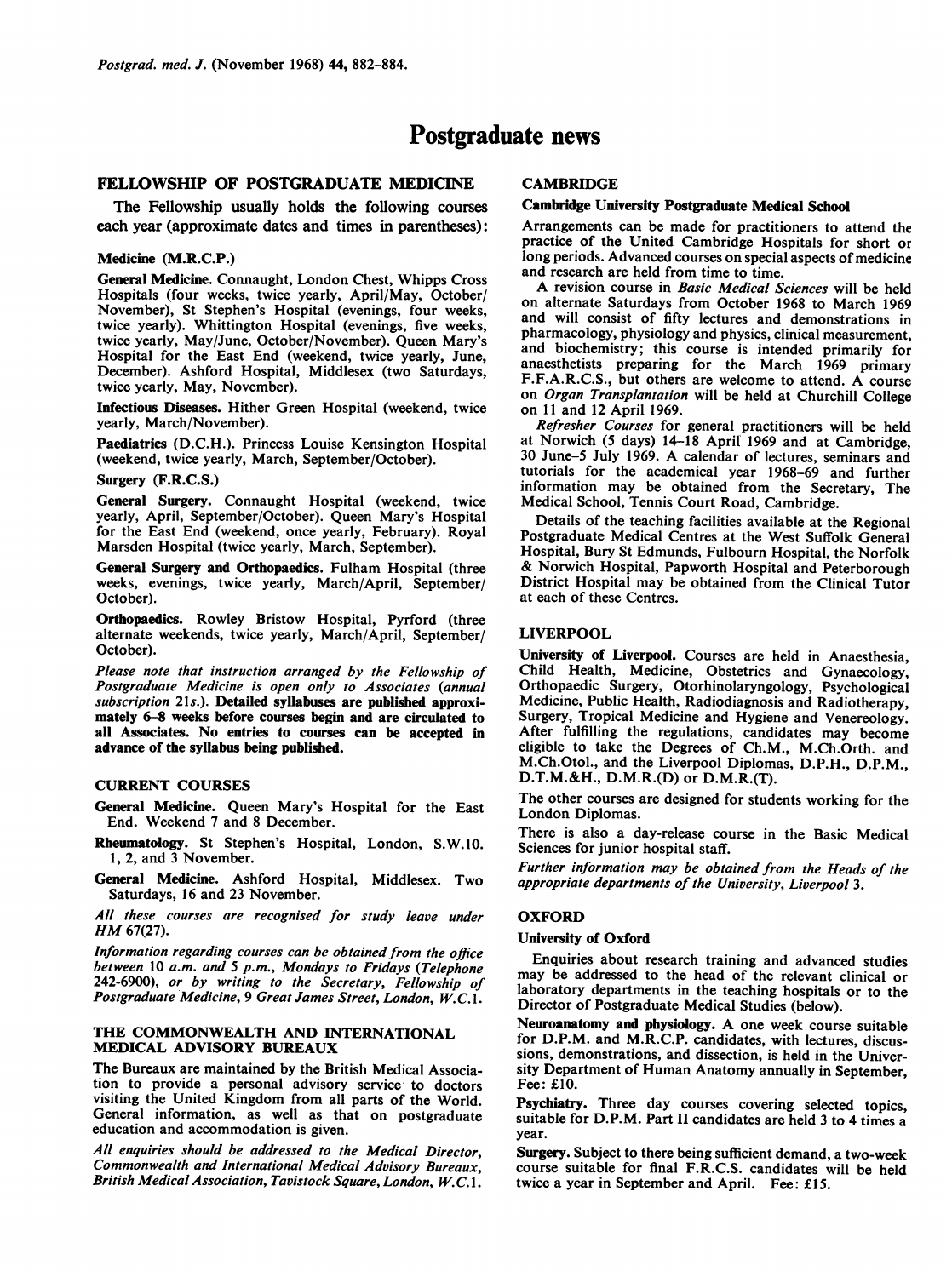General Practice. Clinical attachments (including resident obstetric attachments) and individual programmes of attendance in the hospital departments, recognised under Section 48 N.H.S. Act. Occasional short courses at Oxford and District Medical Centres in the region.

Enquiries about any of the above, and about study days and courses in special subjects arranged for those in the Oxford region working for higher qualifications, to the Director Postgraduate Medical Studies, Medical School, 43 Woodstock Road, Oxford.

### GLASGOW

Surgery. An intensive course of instruction in the basic sciences suitable for candidates preparing for the Primary Fellowship Examination in Surgery is held from October to December. A modified form of the course is available for candidates preparing for the D.A. or F.F.A. examinations, Fee £30.

Anaesthetics. A course for specialist anaesthetists and for those preparing for the final part of the F.F.A.R.C.S. will be held in May. Fee £10 10s.

Medicine. An intensive course on Recent Advances in Clinical Medicine suitable for candidates preparing for the Membership Examination is held twice annually for a fortnight in March and September. Fee £15 15s.

Geriatrics. A course for trainee specialists in Geriatric Medicine or General Practitioners in charge of geriatric beds in hospitals is held in May. Fee £7 10s.

Child Health. A formal course held in May and November for those preparing for the D.C.H. and M.R.C.P. with Child Health as a special subject. Fee £15 15s.

Obstetrics. An intensive week's course of instruction in obstetrics for those preparing for the D.Obst.R.C.O.G. held in September. Fee £7 10s.

Mental Deficiency. An intensive course in Mental Deficiency is held for <sup>3</sup> weeks in October. The course includes lectures and demonstrations in mental handicap and deficiency, instruction in mental testing and visits to institutions. Fee £18.

Introduction to Psychiatry. An intensive course providing <sup>a</sup> general introduction to psychiatry is held for <sup>3</sup> weeks in November. The course includes theoretical and clinical instruction in child psychiatry and psychology and adult psychiatry. It is particularly suitable for medical officers concerned with public health. Fee £18.

Steroid Endocrinology. A course for clinicians and hospital laboratory workers with special interest in Endocrinology and for those in general medicine who wish to have <sup>a</sup> better understanding of treatment with steroid hormones is held in April. Fee £15.

Diagnostic Virology. A course for experienced laboratory workers who wish to develop diagnostic virology for epidemiological purposes in this country and abroad is held in April. Fee £25.

Histopathology of the Skin. A course for pathologists and those with some training in pathology is held for <sup>I</sup> week in March. Fee £7 10s.

Forensic Medicine. A postgraduate course in the University Department of Forensic Medicine is held for 10 weeks from April to June. Fee £15.

Clinical Attachments. A scheme for clinical attachments in general medicine, general surgery and various specialities has been arranged to assist those working for higher qualifications. An attachment may be started at any time. No formal instruction is given, but participants can gain intensive clinical

experience by following the day-to-day work of a unit in a Glasgow teaching Hospital. Fee £5 per month. Registration fee $f1$  1s.

Teaching Ward Rounds. Each academic term a course of ten teaching ward rounds in Medicine is arranged. These occupy one afternoon a week. Fee £8 8s.

Radiology. A course in radiological interpretation for clinicians. Lecture demonstrations on alternate Tuesdays in conjunction with Teaching Ward Rounds. Fee £5 5s.

Dermatology. An intensive week's course in dermatology. Suitable for M.R.C.P. candidates. March. Fee £7 10s. A week-end course in dermatology. May. Fee £3 3s.

Research Techniques in Experimental Surgery and Anaesthesia. A 2-day course giving an introduction to research techniques in Experimental Surgery and Anaesthesia. March. Fee £3 3s.

Steroid Endocrinology. A course for clinicians and hospital laboratory workers with a special interest in Endocrinology or for those in General Medicine who wish to have a better understanding of treatment with steroid hormones. April. Fee £15.

Medical Ophthalmology. An intensive weekend course on the ophthalmological aspects of general medicine. Suitable for M.R.C.P. candidates. May and October. Fee £5 5s.

## GENERAL PRACTITIONER COURSES

Two Refresher Courses for general practitioners are held annually - for <sup>a</sup> fortnight in May and September. Two-week postgraduate residencies are available continuously in maternity hospitals in the Western Region.

Clinical Attachments - continuous. Full-time or part-time attachments to hospital teaching units enable General Practitioners to increase their experience and keep up to date with recent trends and advances. Fee £1 5s. per week for full-time attachment.

Extended Courses and 1-day course covering selected topics in general subjects or the specialties held in teaching hospitals in Glasgow and principal hospitals in other parts of the Western Region. Meetings are generally held on Sundays from October to May and are arranged by the West of Scotland Faculty of the College of General Practitioners from whom full details are available.

Full-time Course. The Board offers full-time postgraduate courses in Radiology (2 years) and Radiotherapy (2 years). The University offers full-time postgraduate courses leading to the following diplomas:

Diploma in Public Health (1 year) Diploma in Clinical Psychology (2 years).

Conference. Specialist conferences on various topics are held twice a year in the Hall of the Royal College of Physicians and Surgeons. In these, invited guests and local speakers discuss current topics and time is provided for audience participation. These conferences are designed particularly for consultants and registrars.

Further information and application forms can be obtained from the Director of Postgraduate Medical Education, The University, Glasgow, W.2.

## NEWCASTLE UPON TYNE

Courses of three to four sessions in various Medical and Surgical subjects on a weekly sessional basis during term-time. Suitable for those preparing for a higher qualification.

Clinical attachments, full-time or part-time, throughout the year.

Attachments of <sup>I</sup> or 2 weeks for general practitioners in General Medicine, Dermatology, Obstetrics, Paediatrics,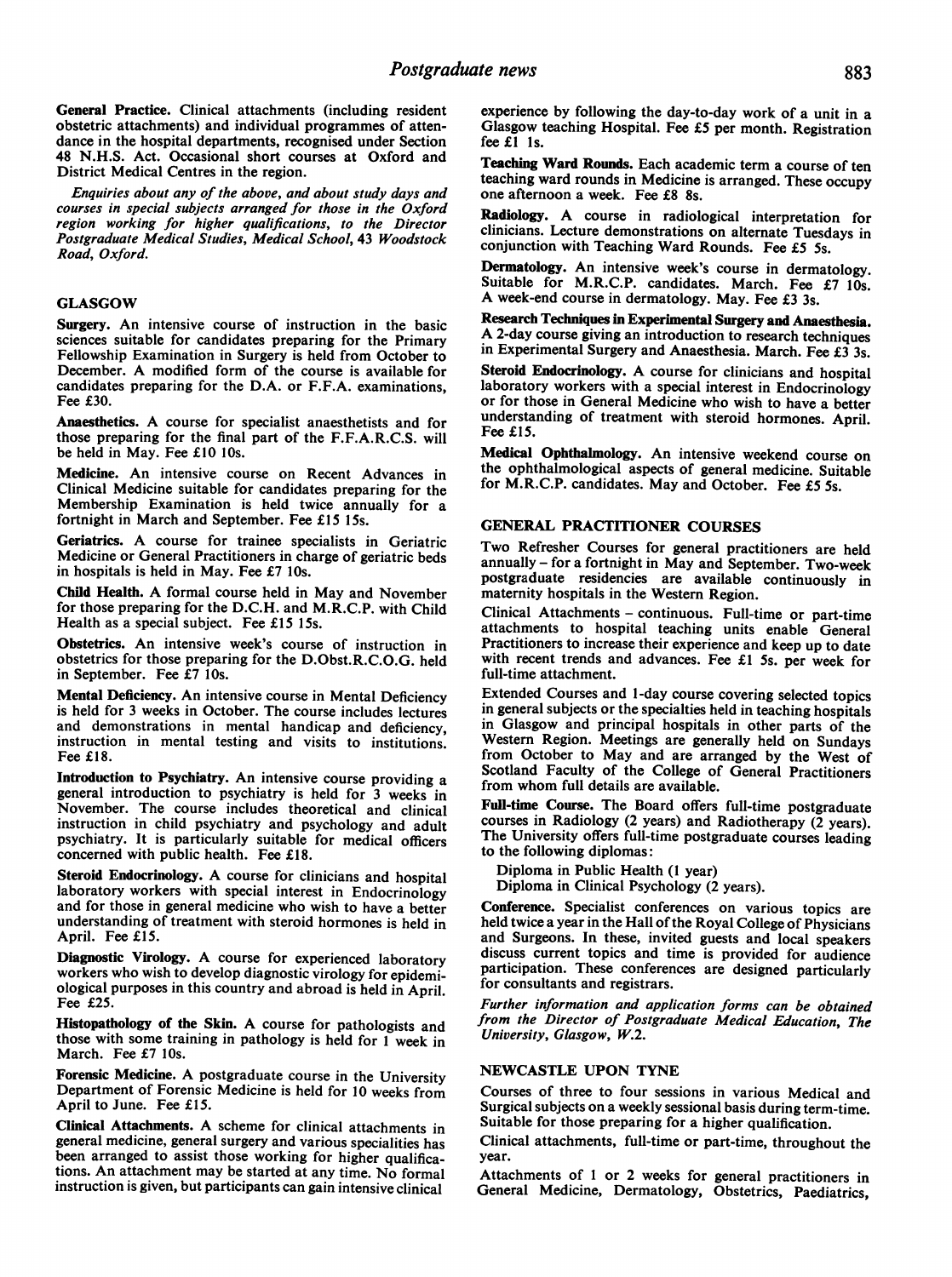Psychiatry, Geriatrics and other subjects by arrangement. Recognized under Section 48 of the N.H.S. Act.

Further details from the Postgraduate Sub-Dean, Organization for Postgraduate Medical Education, The Medical School, The University, Newcastle upon Tyne.

University courses for postgraduate diplomas. D.P.M. and D.P.H. Further details from the Assistant Registrar, Medical School, The University, Newcastle upon Tyne.

### THE ROYAL COLLEGE OF GENERAL PRACTITIONERS

## Medical Recording Service

Kitts Croft, Writtle, Chelmsford, Essex. (Tel. Writtle 316). Selection of titles available on tape (5 in reels running at  $3\frac{3}{2}$  ips). These talks may be borrowed by any doctor anywhere in the world.

#### Tape course in geriatrics

This series of seven tapes on aspects of the medical care of the elderly is given by Dr M. K. Thompson, a General Practitioner, who has made a special study of geriatrics.

The tapes are primarily intended for the trainee General Practitioner, but should also be listened to by all General Practitioners, Health Visitors, District Nurses and those who have to deal with the elderly. Each tape is complete in itself and the series can be listened to in any order as desired. The cost of borrowing the series will be £2 15s. including postage at the Second Class Mail rate.

- 68-43 Cerebral Syndromes in the Elderly. 39 min, 21 slides.
- 68-40 The Mind in Old Age. 33 min.
- 68-59 Sight and Hearing in Old Age. 24 min.
- 68-10 Examining the Elderly. 25 min, 21 slides.
- 68-41 68-58 Incontinence of Urine in Old Age. 34 min.
- Hazards of Old Age. 30 min, 21 slides.
- 68-60 Heart Disease and the End of Life. 22 min.

### WEST MIDDLESEX HOSPITAL. POSTGRADUATE MEDICAL LECTURES.

- 13 November Discussion on Alcoholism and Drug Addiction-Dr M. M. Glatt
- 20 November The Iron Storage Diseases-Dr R. Williams 27 November Proteinuria; Heavy Proteinuria, Nephrotic Syndrome-Dr A. M. Joekes
- 5 December Radioiodine in the Diagnosis and Treatment<br>(Thursday) of Thyrotoxicosis and Thyroid Cancer of Thyrotoxicosis and Thyroid Cancer-Dr E. E. Pochin

Wednesdays at 5 p.m. in Lecture Theatre, West Middlesex Hospital, Isleworth, Middlesex. Tea and biscuits at 4.45 p.m.

#### ST CHARLES'S HOSPITAL. SURGICAL EVENINGS

Informal Surgical Evenings will be held in the Medical Centre, St Charles's Hospital, Ladbroke Grove, London W.10 on the second and fourth Thursdays of each month, 7.30 p.m. to 9 p.m.

- 28 November Disorders of the Genito-Urinary Tract
- 12 December Clinical Evening. Discussion of Surgical Patients.